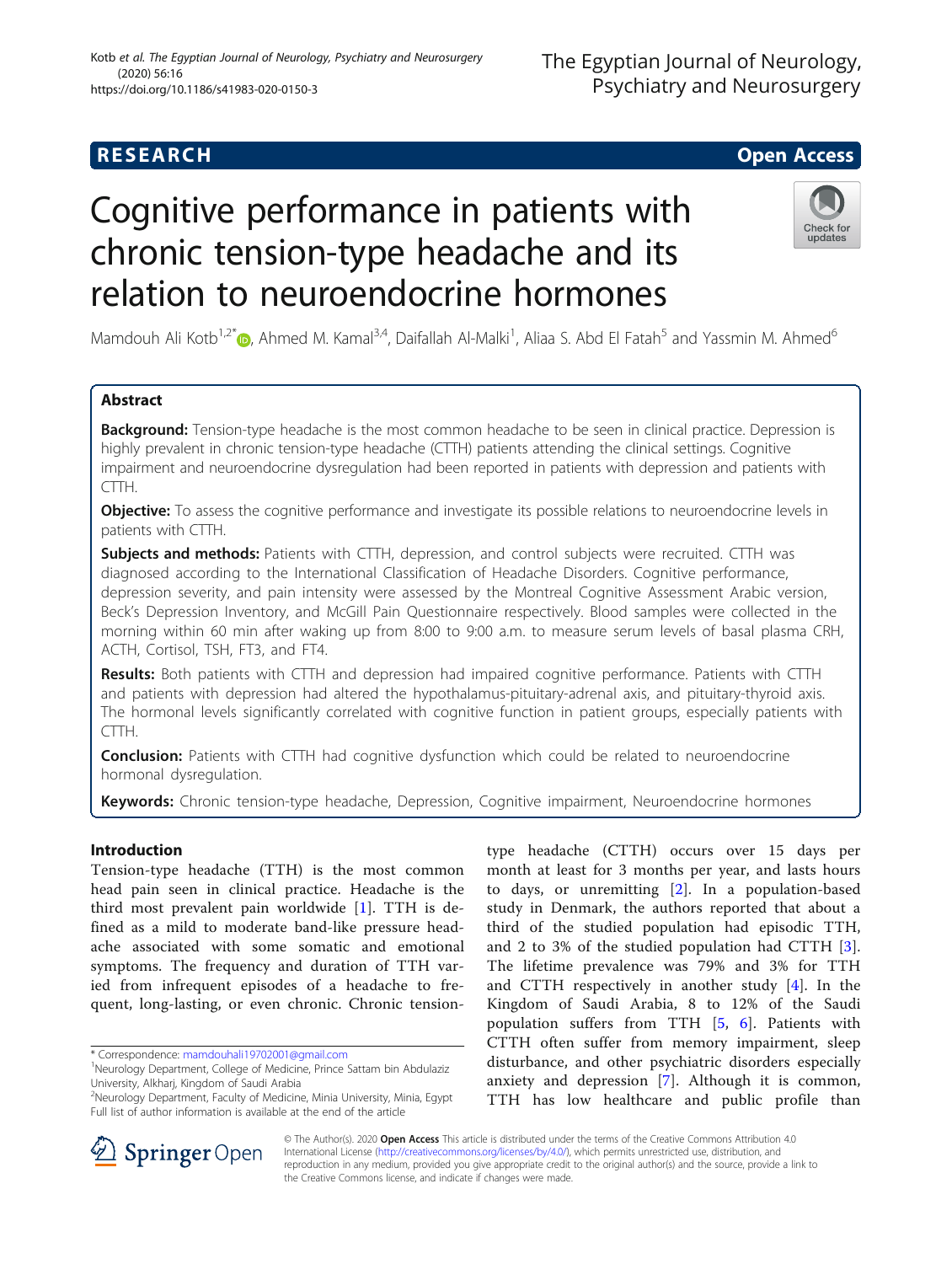migraine. Several studies reported impaired cognitive performance in patients with migraine [\[8](#page-5-0), [9](#page-5-0)]. However, studies that evaluate the cognitive function of patients with CTTH are rare, the previous study reported cognitive impairment and neuroendocrine dysregulation in those patients [[10\]](#page-5-0). Moreover, epidemiological studies revealed that depression is highly prevalent in CTTH patients [\[11](#page-5-0)–[14](#page-5-0)]. Patients with depression tend to have neuroendocrine dysregulation, which includes a hyperactive hypothalamic-pituitary-adrenal axis (HPA) and non-suppression of cortisol by dexamethasone [\[15\]](#page-5-0). Furthermore, many neuroendocrine hormones dysregulation, including hormones of the hypothalamus-pituitary-adrenal (HPA) axis, hypothalamus-pituitary-thyroid (HPT) axis, and hypothalamus-pituitary-gonadal (HPG) axis were associated and correlated with impaired cognitive performance in different medical disorders [[16](#page-5-0)–[26\]](#page-6-0). In addition, growing evidence indicated that corticotropin releasing hormone (CRH) involved in learning and memory. Emerging evidence suggested that thyroid hormones involved in cognitive performance [[17,](#page-5-0) [23,](#page-6-0) [27](#page-6-0)].

The cognitive impairment reported in CTTH could be the result of neuroendocrine hormones alteration or the effect of associated depression.

In this study, we aimed to (1) assess the cognitive performance and measure the serum concentration of neuroendocrine hormones [corticotropin-releasing hormone (CRH), adrenocorticotropic hormone (ACTH), cortisol, thyroid-stimulating hormone (TSH), free triiodothyronine (FT3), and free thyroxine (FT4)] in patients with CTTH. (2) Investigate the possible relations between cognitive performance and neuroendocrine hormones.

## Subjects and methods

In a cross-sectional case-control study, we investigated 100 patients with CTTH, 97 patients with depression, and 105 control subjects without headache or depression for cognitive performance and serum levels of neuroendocrine hormones. Patients were recruited from neurology and psychiatry outpatient clinics of Prince Sattam bin Abdulaziz University Hospital in Alkharj City, Kingdom of Saudi Arabia, from February 2017 to January 2019. Control subjects were selected from the physiotherapy unit of the same hospital. Subjects with infectious diseases, disease of the endocrine system, disease of the immune system, or psychiatric disorder other than mild or moderate depression were excluded. CTTH was diagnosed according to the International Classification of Headache Disorders (ICHD)-III beta criteria [[2\]](#page-5-0), but a strict version was used instead—all patients must have all of the following four headache characteristics: bilateral, mild-to-moderate intensity, non-pulsating headache not aggravated by routine physical activity, and their headaches must not be associated with any of nausea, vomiting, photophobia, or phonophobia [\[28\]](#page-6-0).

Depression was diagnosed in accordance with the Diagnostic and Statistical Manual of Mental Disorders fifth edition [\[29](#page-6-0)]. Cognitive performance, depression severity, and pain intensity were assessed by the Montreal Cognitive Assessment Arabic version (MoCA) [[30\]](#page-6-0), Beck's Depression Inventory-II (BDI) [[31\]](#page-6-0), and McGill Pain Questionnaire (MPQ) short form [\[32](#page-6-0)], respectively.

Blood samples were collected under aseptic precaution using sterile disposable syringes in the morning within 60 min after waking up from 8:00 to 9:00 am. Patients with CTTH were in active episodes of headache when the blood samples were obtained. Blood samples were immediately centrifuged at 3000 rpm for 5 min and sera were separated and kept in labeled sterile microtubes at − 80 °C until the hormones were assayed. An enzyme-linked immunosorbent assay was performed to detect the basal serum concentrations of neuroendocrine hormones including CRH, ACTH, CORTISOL, TSH, FT3, and FT4. This assay was processed according to the instructions and regulations of the used kits.

For all the participants, written informed consent was obtained after the study procedures had been explained. The study protocol and the consent form were reviewed and accepted by the Institutional Review Board of College of Medicine, Prince Sattam bin Abdul-Aziz University.

## Statistical analysis

The data were analyzed using the Statistical Package for the Social Sciences (SPSS) 13.0. Descriptive statistics were calculated. The statistical analysis was performed with non-parametric chi-square between gender, and pain severity in the studied groups. Analysis of variance (ANOVA) was used to test the differences in demographic, clinical, and hormonal levels among subgroups. Pearson's correlation coefficient (r) was used to analyze the association between the different variables. Regression analysis was performed to identify the effect of different hormones on cognitive function. Values of  $p < 0.05$  were considered to be statistically significant.

# Results

One hundred (40 male and 60 female) patients with CTTH, 97 (34 male and 63 female) patients with depression, and 105 (42 male and 63 female) age, sex, and years of education matched control volunteers were enrolled in this study. Patients with depression had significantly higher BDI scores compared to patients with CTTH and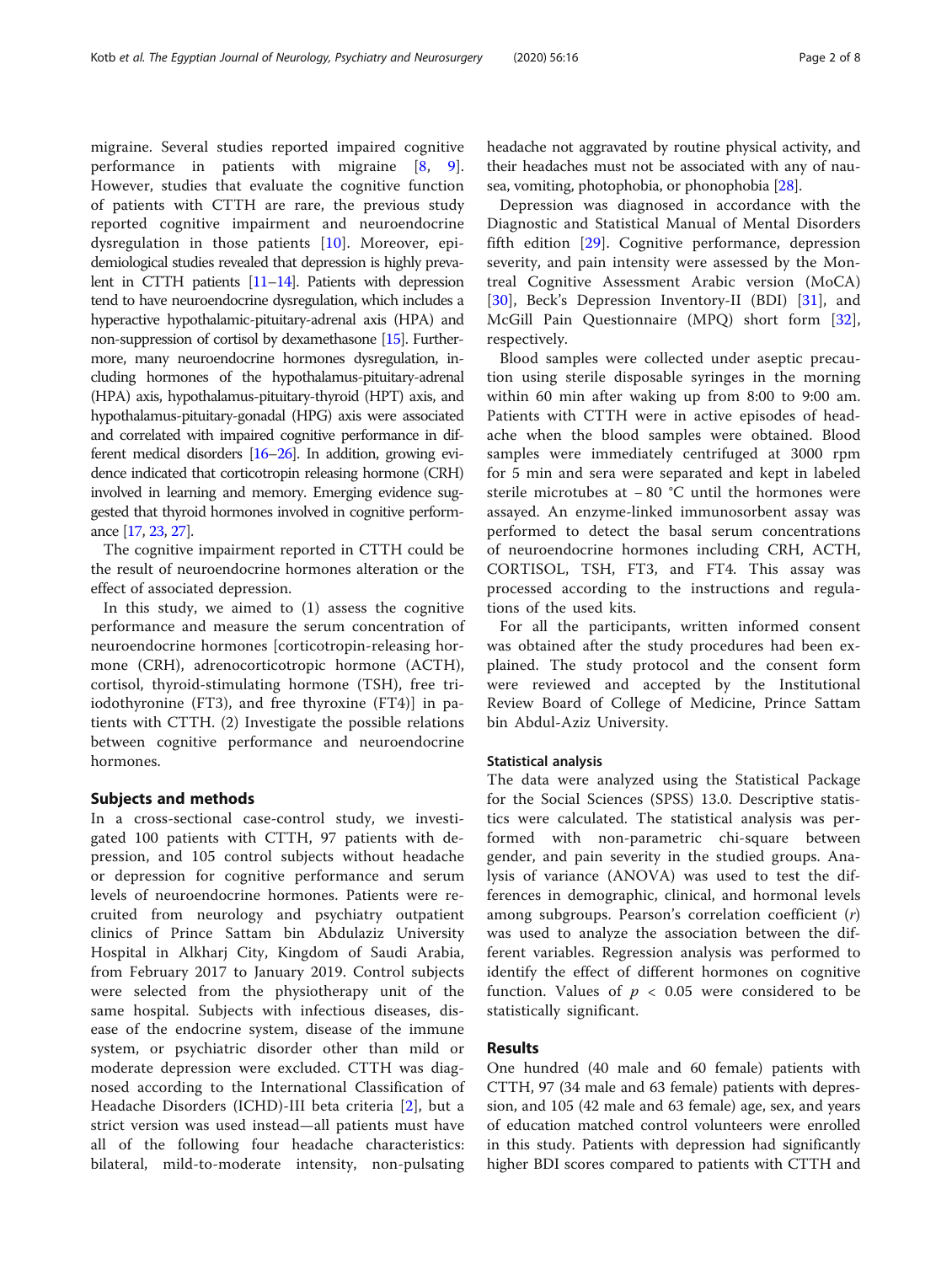| Variables        |                             | <b>CTTH</b><br>N 100 | Depression<br>N 97<br>Ш | Control<br>N 105<br>Ш | p              |               |               |
|------------------|-----------------------------|----------------------|-------------------------|-----------------------|----------------|---------------|---------------|
| Age in years     |                             |                      |                         |                       |                |               |               |
| mean $\pm$ SD    |                             | $35.31 \pm 6.95$     | $36.24 \pm 7.20$        | $35.51 \pm 7.35$      | NS.            |               |               |
| Male             | no.                         | 40                   | 34                      | 42                    | <b>NS</b>      |               |               |
|                  | $\%$                        | 40%                  | 35.10%                  | 40%                   |                |               |               |
| Female           | no.                         | 60                   | 63                      | 63                    |                |               |               |
|                  | %                           | 60%                  | 64.90%                  | 60%                   |                |               |               |
|                  | Years of education in years |                      |                         |                       | <b>NS</b>      |               |               |
| mean $\pm$ SD    |                             | $8.48 \pm 3.04$      | $8.09 \pm 2.89$         | $8.66 \pm 3.19$       |                |               |               |
| <b>BDI</b> score |                             |                      |                         |                       | vs             | vs            | $II$ vs $III$ |
| mean $\pm$ SD    |                             | $23.04 \pm 7.37$     | $25.73 \pm 5.19$        | $4.74 \pm 1.69$       | p < 0.001      | p < 0.01      | p < 0.001     |
| MoCA score       |                             |                      |                         |                       | v <sub>S</sub> | $II$ vs $III$ |               |
| mean $\pm$ SD    |                             | $21.92 \pm 4.13$     | $21.72 \pm 4.30$        | $27.12 \pm 1.33$      | p < 0.001      | p < 0.001     |               |

Table 1 Demographic characteristics of the subjects

 $CTTH$  = chronic tension-type headache,  $BDI$  = Beck's Depression Inventory, MoCA = Montreal Cognitive Assessment. Significance level was set at  $p < 0.05$ 

control ( $p \lt 0.01$ ). Control volunteers had significantly higher scores of cognitive performances ( $p \leq$ 0.001) while no significant difference between patients with CTTH and patients with depression (Table 1). Seventeen (17%) patients with CTTH and 3 (3.10%) patients with depression experienced excruciating pain. The difference in pain severity between them was significant ( $p < 0.01$ ) (Table 2). The measured hormonal levels in the studied population fall within the normal reference range. For the HPA axis, the serum levels of CRH, ACTH, and cortisol were significantly higher in patients with CTTH and patients with depression than control ( $p < 0.001$ ), patients with depression had significantly higher CRH and ACTH than patients with CTTH  $(p < 01001)$ . For pituitary-thyroid (PT) axis, patients with CTTH and patients with depression had significantly higher serum levels of TSH ( $p < 0.01$ ) but significantly lower FT3 and FT4 levels compared to control group, while,

Table 2 Pain severity in patients with CTTH and patients with depression

| Variables     |    | CTTH<br>N 100 |    | Depression |           | Significance |  |
|---------------|----|---------------|----|------------|-----------|--------------|--|
|               |    |               |    | 97         |           | р            |  |
|               | Ν  | $\%$          | Ν  | $\%$       |           |              |  |
| Mild          | 4  | 4%            | 0  | 0.00%      | <b>NS</b> |              |  |
| Discomforting | 21 | 21%           | 25 | 25.80%     | <b>NS</b> |              |  |
| Distressing   | 34 | 34%           | 45 | 46.4%      | <b>NS</b> |              |  |
| Horrible      | 24 | 24%           | 24 | 24.70%     | <b>NS</b> |              |  |
| Excruciating  | 17 | 17%           | 3  | 3.10%      | 9.80      | 0.002        |  |

CTTH = chronic tension-type headache, level was set at  $p < 0.05$ 

FT3 and FT4 were significantly lower ( $p < 0.01$ ) in patients with depression than patients with CTTH (Table [3](#page-3-0)).

Correlations between serum hormonal levels and cognitive performance and depression severity in patients with CTTH and patients with depression were presented in Tables [4](#page-3-0) and [5.](#page-4-0) In patients with CTTH, the serum levels of CRH, ACTH, cortisol, and TSH had significant negative effects on MoCA scores  $(r - .314, p = .001; r)$ − .378,  $p = .000$ ;  $r - .222$ ,  $p .027$ ;  $r - .388$ ,  $p = .000$ , respectively) while the serum level of FT4 had positive effect on the MoCA score ( $r$  .372,  $p = .000$ ). The linear regression analysis revealed that ACTH and TSH were the independent hormones that were related to cognitive function (Tables [6](#page-4-0) and [7\)](#page-5-0). TSH was negatively correlated significantly with MoCA in patients with depression (r  $-$  .221,  $p = .029$ ).

The serum levels of CRH, ACTH, TSH were positively  $(r \cdot .202, p = .044; r \cdot .285, p = .004; r \cdot .416, p = .000,$ respectively) and serum level of FT4 was negatively (r  $-$  .388,  $p = .000$ ) correlated with BDI score among patients with CTTH. In patients with depression, the serum levels of CRH, ACTH, cortisol, and TSH were positive  $(r \cdot .403, p = .000; r \cdot .288, p = .004; r \cdot 0427, p =$ .000;  $r$  .834,  $p = .000$ , respectively) and serum levels of FT3 and FT4 were negative  $(r - .357, p = .000$  and r  $-$  .523,  $p = .000$ ) correlated with BDI score.

# **Discussion**

Patients with chronic daily headache showed reduced quality of life [[33,](#page-6-0) [34\]](#page-6-0), the chronic headache reduces the workdays times, lost days with household activities, affects family, and social relationships [[35,](#page-6-0) [36\]](#page-6-0). Patients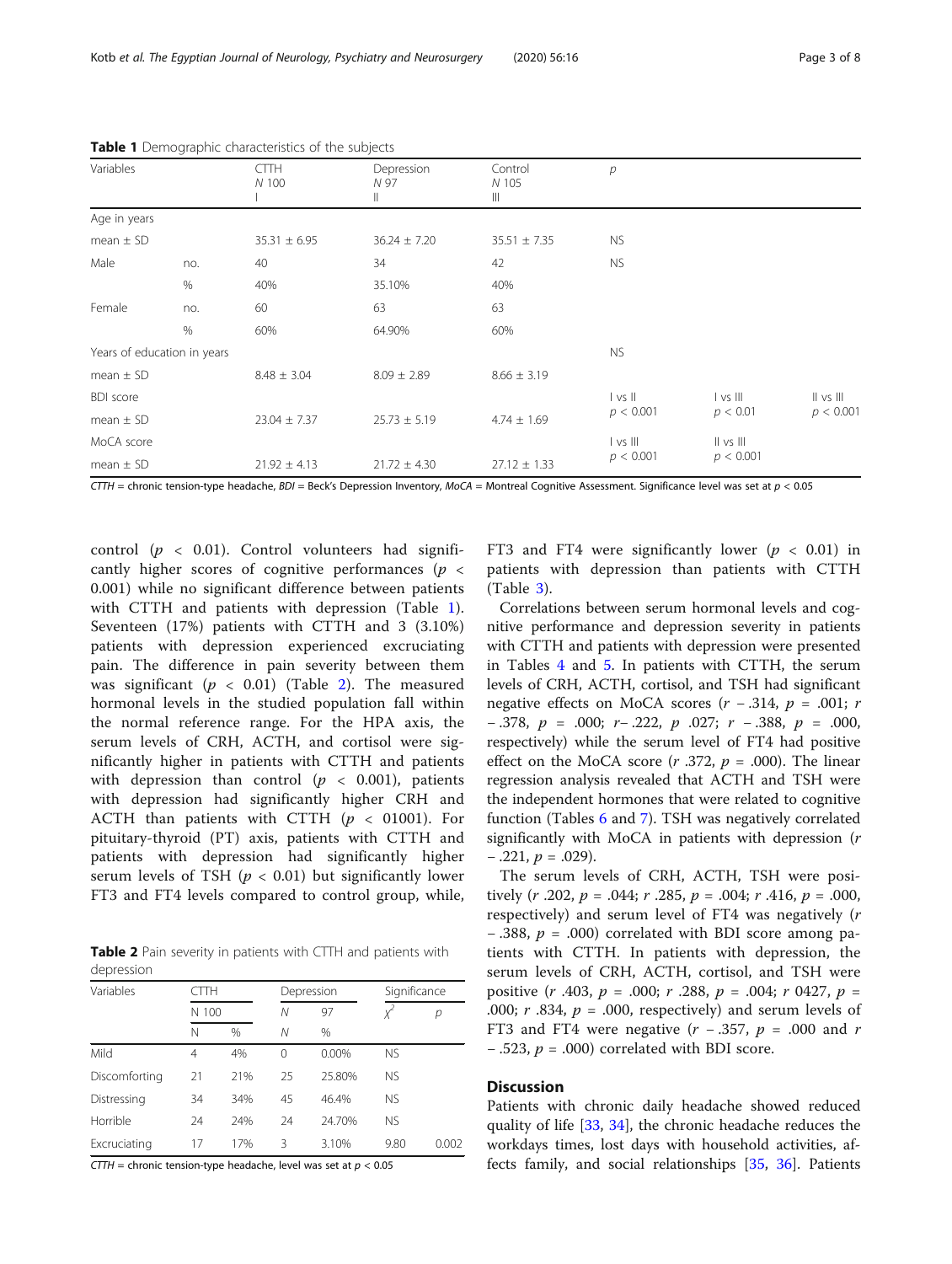<span id="page-3-0"></span>Kotb et al. The Egyptian Journal of Neurology, Psychiatry and Neurosurgery (2020) 56:16 Page 4 of 8

| Variables         | <b>CTTH I</b><br>N 100<br>mean $\pm$ SD | Depression II<br>N 97<br>mean $\pm$ SD | Control III<br>N 105<br>mean $\pm$ SD | р                                         |                                         |                                         |
|-------------------|-----------------------------------------|----------------------------------------|---------------------------------------|-------------------------------------------|-----------------------------------------|-----------------------------------------|
| CRH (pmol/l)      | $1.81 \pm 0.68$                         | $2.31 \pm 0.58$                        | $1.03 \pm 0.25$                       | vs  <br>p < 0.001                         | vs   <br>p < 0.001                      | $\parallel$ vs $\parallel$<br>p < 0.001 |
| ACTH (pmol/l)     | $4.26 \pm 3.02$                         | $5.93 \pm 3.23$                        | $3.18 \pm 1.62$                       | vs  <br>p < 0.001                         | vs   <br>p < 0.01                       | $   \vee$ s $   $<br>p < 0.001          |
| TSH (µIU/ml)      | $2.18 \pm 0.38$                         | $2.28 \pm 0.34$                        | $1.92 \pm 0.33$                       | vs   <br>p < 0.001                        | $\parallel$ vs $\parallel$<br>p < 0.001 |                                         |
| Cortisol (nmol/l) | $462.98 \pm 167.22$                     | 445.56 ± 199.95                        | $243.56 \pm 106.95$                   | $\vert$ vs $\vert\vert\vert$<br>p < 0.001 | $\parallel$ vs $\parallel$<br>p < 0.001 |                                         |
| FT3 (pmol/l)      | $5.15 \pm 0.37$                         | $4.89 \pm 0.52$                        | $5.45 \pm 0.42$                       | $\vert$ vs $\vert\vert$<br>p < 0.001      | vs   <br>p < 0.001                      | $   \vee$ s $  $<br>p < 0.001           |
| FT4 (pmol/l)      | $14.43 \pm 0.88$                        | $14.09 \pm 0.84$                       | $14.89 \pm 1.07$                      | vs  <br>p < 0.01                          | $\vert$ vs $\vert$ $\vert$<br>p < 0.01  | $   \vee$ s $   $<br>p < 0.001          |

Table 3 Serum levels of hormones in studied subjects

 $CTTH =$  chronic tension-type headache, CRH = corticotropin-releasing hormone, ACTH = adrenocorticotropic hormone, TSH = thyroid-stimulating hormone, FT3 = free triiodothyronine,  $FT4$  = free thyroxine, significance level was set at  $p < 0.05$ 

with CTTH usually suffering from poor cognitive performance. In this study, both patients with CTTH and patients with depression had cognitive impairment without significant differences between them. A study done by Moore et al. [\[37\]](#page-6-0) suggested that patients who experi-encing TTH had impaired attention. Another study [[38](#page-6-0)] revealed that children with CTTH were more likely to have weaker verbal skills. Similarly, adult patients with CTTH with a history of childhood TTH had poor verbal and performance intelligence quotient (IQ) scores and reading difficulties [[39](#page-6-0)]. Most recently, Ping et al. [[10](#page-5-0)] reported an impairment in cognitive function, especially memory, in patients with CTTH. Hammar et al. [[40](#page-6-0)] found that depressed patients showed impaired cognitive performance on cognitively demanding tasks when symptomatic and that the impairment prevails after 6 months, despite significant improvement in the depression symptoms.

In this study, most patients (63%) with CTTH had depression. This finding is supported by the study of Lampl et al. [[41\]](#page-6-0) who suggested that subjects with TTH exhibit comorbid depression, and almost half of the patients with CTTH were diagnosed as having mild or moderate depression [[11](#page-5-0)–[13](#page-5-0)].

In the present study, the hypothalamus-pituitaryadrenal (HPA) axis was altered (higher CRH, ACTH,

and cortisol) in patient groups compared to control volunteers. At the same time, the patient groups had dysregulated pituitary-thyroid (PT) axis (higher TSH, and lower FT3, and FT4) than control volunteers. Patients with depression had more prominent HPA and PT dysfunction than patients with CTTH. The exact mechanism of altered pituitary-thyroid function in non-thyroidal illness associated with neuropsychiatric illness remains unclear  $[42]$  $[42]$ , it might be due to neurotransmitters alteration  $[43]$  $[43]$  or change in TSH secretion with centrally mediated TSH dysregulation [\[44](#page-6-0)]. A recent study reported similar findings in patients with CTTH with hyperactive HPA axis and hypoactive HPT axis [[10\]](#page-5-0). Alteration in HPA axis activity was reported to be common in dementia and progressive cognitive impairment [\[45](#page-6-0)–[48](#page-6-0)]. Some previous studies reported similar HPA and HPT dysfunction in patients with depression [[49](#page-6-0)–[52\]](#page-6-0), and the dysregulation of HPA axis activity was considered to be the hallmarks of major depression [[53,](#page-6-0) [54\]](#page-6-0). The correlation between serum levels of neuroendocrine hormones and cognitive functions showed significant negative effects of CRH, ACTH, cortisol, and TSH and positive effects of FT4 on cognitive function in patients with CTTH, and ACTH, and TSH appeared to be the independent hormones related to cognitive

**Table 4** Correlations between serum hormonal levels and BDI score, and MoCA score in patients with CTTH

|            |                     | CRH        | <b>ACTH</b>           | TSH                   | Cortisol | Free T3 | Free T4                |
|------------|---------------------|------------|-----------------------|-----------------------|----------|---------|------------------------|
| <b>BDI</b> | Pearson correlation | .202       | $.285$ <sup>**</sup>  | .416                  | .099     | .015    | $-0.388$ <sup>**</sup> |
|            | Sig.                | p < 0.05   | p < 0.01              | p < 0.001             | .329     | .880    | p < 0.001              |
| MoCA       | Pearson correlation | $-.314***$ | $-.378$ <sup>**</sup> | $-.388$ <sup>**</sup> | $-.222$  | .089    | $.372$ <sup>**</sup>   |
|            | Sig.                | p < .01    | p < 0.001             | p < 0.001             | p < .05  | .376    | p < 0.001              |

BDI = Beck's Depression Inventory, MoCA = Montreal Cognitive Assessment, CRH = corticotropin-releasing hormone, ACTH = adrenocorticotropic hormone, TSH = thyroid-stimulating hormone, FT3 = free triiodothyronine, FT4 = free thyroxine, significance level was set at  $p < 0.05$ 

\* Correlation is significant at the 0.05 level \*\* Correlation is significant at the 0.01 level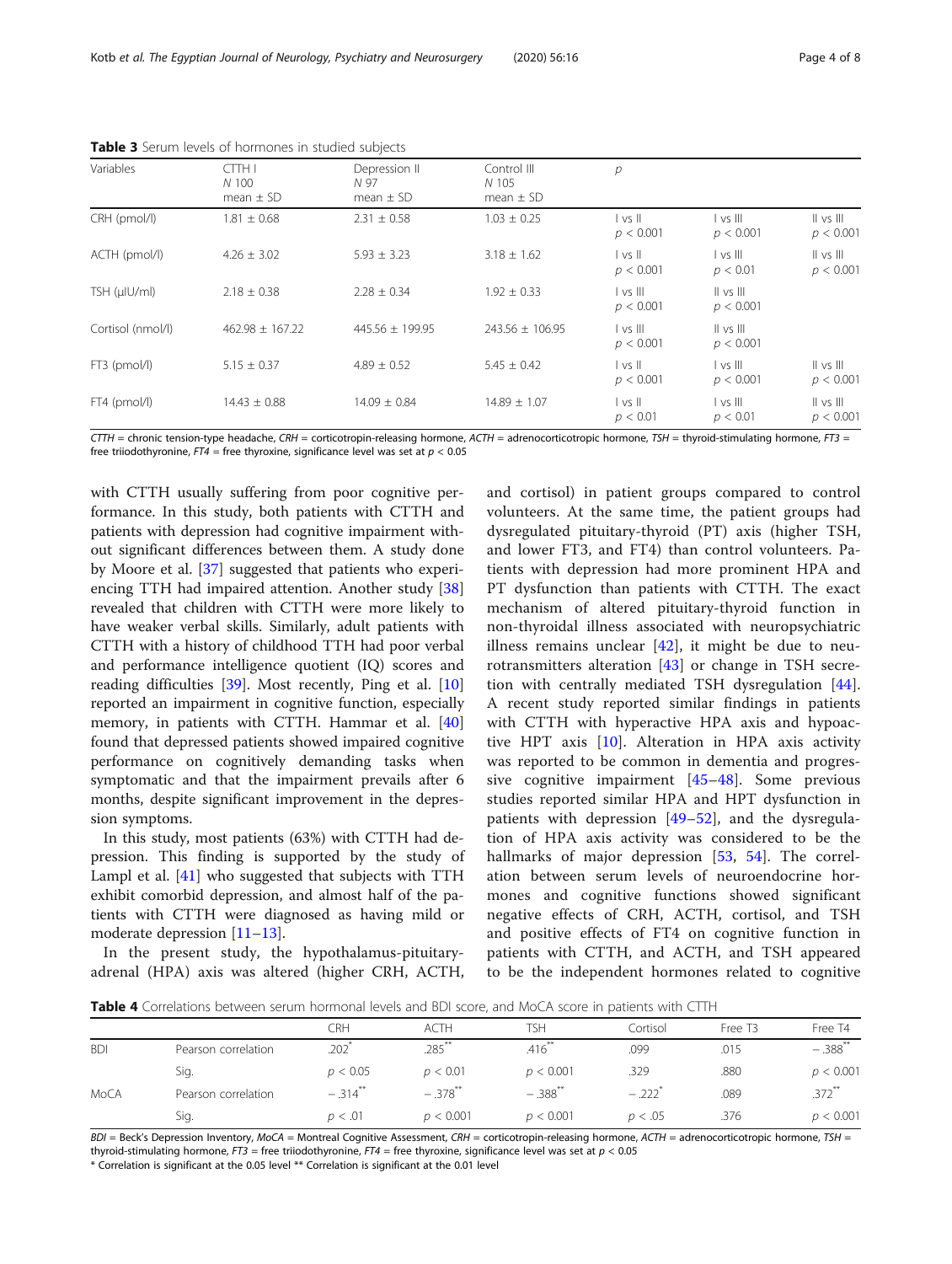|            |                     | CRH       | <b>ACTH</b>          | TSH                  | Cortisol             | Free T <sub>3</sub> | Free T4               |
|------------|---------------------|-----------|----------------------|----------------------|----------------------|---------------------|-----------------------|
| <b>BDI</b> | Pearson correlation | $.403***$ | $.288$ <sup>**</sup> | $.834***$            | $.427$ <sup>**</sup> | $-.357***$          | $-.523$ <sup>**</sup> |
|            | Sig.                | p < 0.001 | p < 0.01             | p < 0.001            | p < 0.001            | p < 0.001           | p < 0.001             |
| MoCA       | Pearson correlation | $-.006$   | .065                 | $-.221$ <sup>*</sup> | $-.076$              | $-.002$             | .116                  |
|            | Sig.                | .955      | 529                  | P < 0.05             | .462                 | .984                | .260                  |

<span id="page-4-0"></span>Table 5 Correlations between serum hormonal levels and BDI score, and MoCA score in patients with depression

 $BDI =$  Beck's Depression Inventory, MoCA = Montreal Cognitive Assessment, CRH = corticotropin-releasing hormone, ACTH = adrenocorticotropic hormone, TSH = thyroid-stimulating hormone,  $F73$  = free triiodothyronine,  $F74$  = free thyroxine, significance level was set at  $p < 0.05$ 

\* Correlation is significant at the 0.05 level \*\* Correlation is significant at the 0.01 level

function. However, in patients with depression, the only significant negative correlation was reported with TSH which might suggest that the cognitive impairment in patients with CTTH may be related to alterations in functions of HPA and PT axes and not due to the presence of comorbid depression, specially, patients with depression had more prominent hormonal dysregulation than patients with CTTH.

Endocrine hormones play an essential role in maintaining brain function, including cognitive performance [\[55](#page-6-0)]. A temporary increase in CRH facilitates learning and memory that are hippocampal-dependent [[17\]](#page-5-0); however, prolonged elevation could impair spatial memory performance [\[18](#page-6-0)]. Decreased response of ACTH to CRH had also been related to cognitive dysfunction [[20](#page-6-0)]. Previous study had proposed that cortisol can affect the prefrontal cortex and altered higher cognitive functions [[56\]](#page-6-0). A negative association was reported in previous studies between endogenous cortisol levels and cognitive measures of processing speed, and executive function [\[57](#page-6-0), [58](#page-6-0)]. The relation between HPA function and memory is mixed, while cortisol appears to enhance memory consolidation, it more often impairs memory retrieval [\[59](#page-6-0), [60](#page-6-0)].

HPT hormones are associated with cognitive function. The thyrotropin-releasing hormone has direct or indirect effects on cognitive abilities and mood [\[55](#page-6-0)]. Thyroid dysfunction are associated with decreased executive abilities [[61\]](#page-6-0). Adults with lower levels of thyroid hormones had poor cognitive and psychomotor function than those with a higher level of thyroid hormones [[23\]](#page-6-0). Furthermore, low FT3 and high TSH had been related to cognitive deterioration [\[62](#page-6-0)]. In addition, subjects with high TSH levels might be more exposed to working memory and visuospatial and/or visuo-constructional deterioration [[63,](#page-6-0) [64](#page-6-0)].

Many studies have shown that hormones in HPA and HPT axes can directly or indirectly affect the prefrontal cortex and hippocampus, thereby affecting cognitive performance  $[23-27, 52, 56, 65]$  $[23-27, 52, 56, 65]$  $[23-27, 52, 56, 65]$  $[23-27, 52, 56, 65]$  $[23-27, 52, 56, 65]$  $[23-27, 52, 56, 65]$  $[23-27, 52, 56, 65]$  $[23-27, 52, 56, 65]$  $[23-27, 52, 56, 65]$  $[23-27, 52, 56, 65]$ . In the hippocampus, CRH is expressed in inhibitory interneurons and primarily interacts with CRH receptor 1 [[19\]](#page-6-0). At the same time, thyroid hormone and adrenal steroids have a major biological role in the differentiation and survival of neurons [[66\]](#page-6-0). Cortisol passes across the blood-brain barrier probably through binding to thyroid hormones [\[66](#page-6-0)]. Cortisol receptors are well-represented in many important cognitive related areas of the brain including the limbic structures, prefrontal cortex, and anterior cingulate cortex [[16](#page-5-0), [67](#page-7-0)]. As a result, the HPA and HPT dysfunction can affect cognitive function probably as a result of disturbances of those brain structures [\[68](#page-7-0)–[72](#page-7-0)].

The present study had some limitations including the lack of measurement of Thyrotropin-releasing hormone (TRH) that evaluates the hypothalamus-pituitary-thyroid axis accurately; however, it was not available in our center. Also, we did not analyze the different domains of cognitive function as we thought it is beyond the scope of our aim.

Based on our results, we recommend periodic neuroendocrine hormones assessment for early prediction of

Table 6 The regression analysis for MoCA in patients with CTTH

| Model               | Standardized coefficients |          | Sig.     | 95% confidence interval for B |             |  |  |  |
|---------------------|---------------------------|----------|----------|-------------------------------|-------------|--|--|--|
|                     | Beta                      |          |          | Lower bound                   | Upper bound |  |  |  |
| <b>CRH</b>          | .048                      | .234     | .815     | $-2.151$                      | 2.726       |  |  |  |
| ACTH                | $-.323$                   | $-2.510$ | p < 0.05 | $-.791$                       | $-.092$     |  |  |  |
| <b>TSH</b>          | $-.340$                   | $-1.996$ | p < 0.05 | $-7.342$                      | $-.019$     |  |  |  |
| Cortisol            | .154                      | 1.064    | .290     | $-.003$                       | .011        |  |  |  |
| Free T <sub>3</sub> | .028                      | .263     | .793     | $-1.978$                      | 2.582       |  |  |  |
| Free T4             | .025                      | .102     | .919     | $-2.117$                      | 2.346       |  |  |  |
|                     |                           |          |          |                               |             |  |  |  |

 $CRH =$  corticotropin-releasing hormone,  $ACTH =$  adrenocorticotropic hormone,  $TSH =$  thyroid-stimulating hormone,  $FT3 =$  free triiodothyronine,  $FT4 =$  free thyroxine, significance level was set at  $p < 0.05$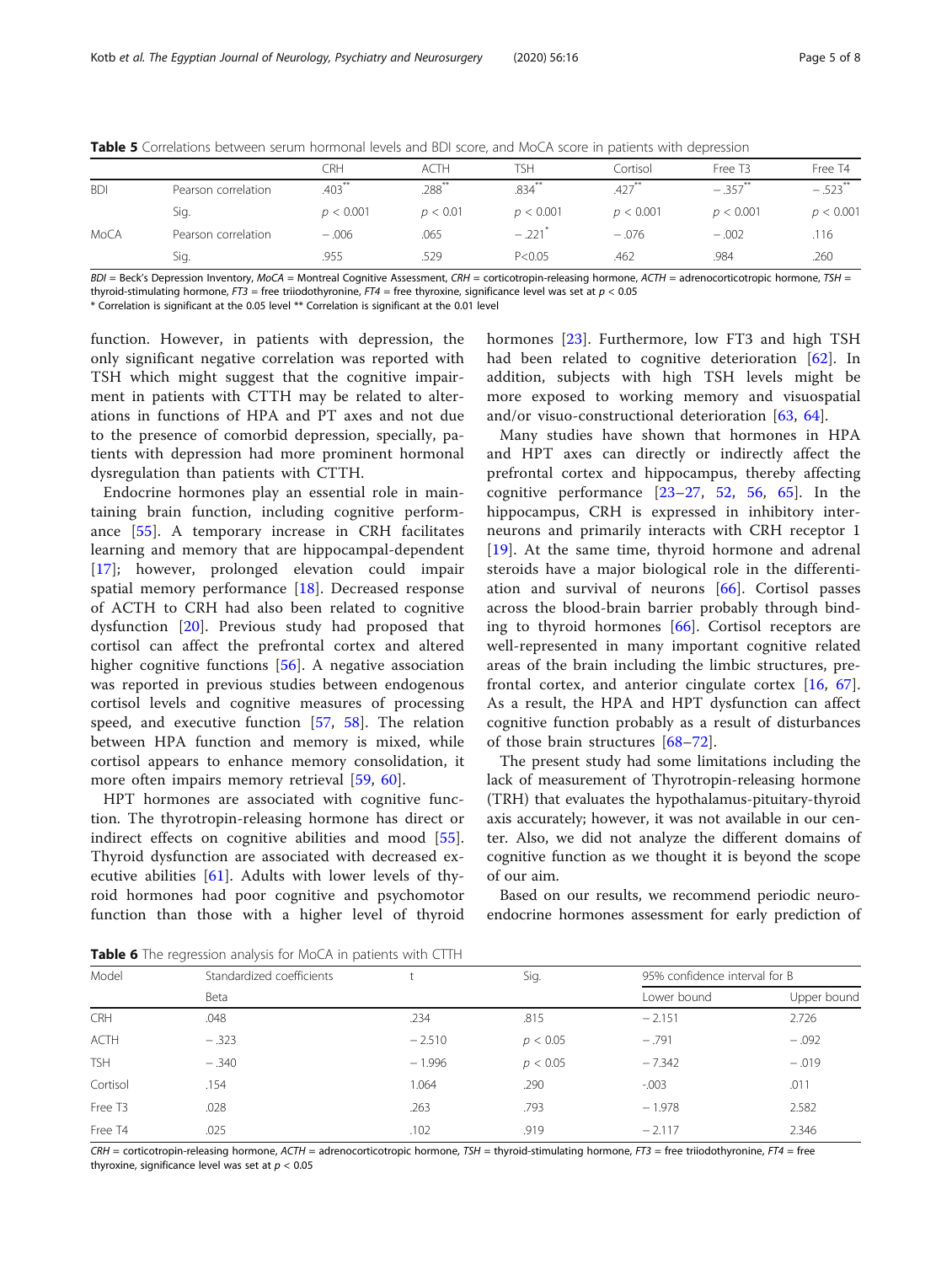| Model               | Standardized coefficients |          | Sig.     | 95% Confidence Interval for B |             |  |
|---------------------|---------------------------|----------|----------|-------------------------------|-------------|--|
|                     | Beta                      |          |          | Lower bound                   | Upper bound |  |
| <b>CRH</b>          | .295                      | 1.485    | .141     | $-.729$                       | 5.047       |  |
| ACTH                | .191                      | 1.740    | .085     | $-.036$                       | .545        |  |
| <b>TSH</b>          | $-.335$                   | $-2.176$ | p < 0.05 | $-7.977$                      | $-.362$     |  |
| Cortisol            | $-.047$                   | $-.428$  | .670     | $-.006$                       | .004        |  |
| Free T <sub>3</sub> | $-.083$                   | $-.591$  | .556     | $-2.950$                      | 1.596       |  |
| Free T4             | .222                      | .971     | .334     | $-1.180$                      | 3.436       |  |

<span id="page-5-0"></span>**Table 7** The regression analysis for MoCA in patients with depression

 $CRH =$  corticotropin-releasing hormone,  $ACTH =$  adrenocorticotropic hormone,  $TSH =$  thyroid-stimulating hormone,  $FT3 =$  free triiodothyronine,  $FT4 =$  free thyroxine, significance level was set at  $p < 0.05$ 

changes that may emerge from hormonal dysregulation in patients with CTTH.

## Received: 17 June 2019 Accepted: 7 January 2020 Published online: 29 January 2020

## References

- 1. Vos T, Abajobir A, Abate K, Abbafati C, Abbas K, Abd-Allah F. GBD 2016 Disease and Injury Incidence and Prevalence Collaborators. Global, regional, and national incidence, prevalence, and years lived with disability for 328 diseases and injuries for 195 countries, 1990-2016: a systematic analysis for the Global Burden of Disease Study 2016. Lancet. 2017;390(10100):1211–59.
- 2. Headache Classification Committee of the International Headache S. The International Classification of Headache Disorders, 3rd edition (beta version). Cephalalgia. 2013;33(9):629–808.
- 3. Lyngberg A, Rasmussen B, Jørgensen T, Jensen R. Incidence of primary headache: a Danish epidemiologic follow-up study. Am J Epidemiol. 2005; 161(11):1066–73.
- 4. Rasmussen BK, Jensen R, Schroll M, Olesen J. Epidemiology of headache in a general population—a prevalence study. J Clin Epidemiol. 1991;44(11): 1147–57.
- 5. Jabbar MA, Ogunniyi A. Sociodemographic factors and primary headache syndromes in a Saudi community. Neuroepidemiology. 1997;16(1):48–52.
- 6. Rajeh SA, Awada A, Bademosi O, Ogunniyi A. The prevalence of migraine and tension headache in Saudi Arabia: a community-based study. Eur J Neurol. 1997;4(5):502–6.
- 7. Bag B, Hacihasanoglu R, Tufekci F. Examination of anxiety, hostility and psychiatric disorders in patients with migraine and tension-type headache. Int J Clin Pract. 2005;59(5):515–21.
- 8. Öze A, Nagy A, Benedek G, Bodosi B, Kéri S, Pálinkás É, et al. Acquired equivalence and related memory processes in migraine without aura. Cephalalgia. 2017;37(6):532–40.
- 9. Gil-Gouveia R, Oliveira AG, Martins IP. Cognitive dysfunction during migraine attacks: a study on migraine without aura. Cephalalgia. 2015;35(8):662–74.
- 10. Qu P, Yu JX, Xia L, Chen GH. Cognitive Performance and the Alteration of Neuroendocrine Hormones in Chronic Tension-Type Headache. Pain Pract. 2018;18(1):8–17.
- 11. Goncalves J, Monteiro P. Psychiatric analysis of patients with tension-type headache. Tensiontype headache: Classification, mechanisms, and treatment; 1993. p. 167–72.
- 12. Guidetti V, Galli F, Fabrizi PA, Giannantoni A, Napoli L, Bruni O, et al. Headache and psychiatric comorbidity: clinical aspects and outcome in an 8-year follow-up study. Cephalalgia. 1998;18(7):455–62.
- 13. Holroyd KA, Stensland M, Lipchik GL, Hill KR, O'Donnell FS, Cordingley G. Psychosocial correlates and impact of chronic tension-type headaches. Headache. 2000;40(1):3–16.
- 14. Puca F, Genco S, Prudenzano M, Savarese M, Bussone G, D'Amico D, et al. Psychiatric comorbidity and psychosocial stress in patients with tension-type headache from headache centers in Italy. Cephalalgia. 1999;19(3):159–64.
- 15. Barden N, Reul J, Holsboer F. Do antidepressants stabilize mood through actions on the hypothalamic-pituitary-adrenocortical system? Trends Neurosci. 1995;18(1):6–11.
- 16. Joëls M, Baram TZ. The neuro-symphony of stress. Nat Rev Neurosci. 2009; 10(6):459.
- 17. Row BW, Dohanich GP. Post-training administration of corticotropinreleasing hormone (CRH) enhances retention of a spatial memory through

# Conclusion

Patients with CTTH had cognitive dysfunction and prominent hormonal changes. The hormonal changes may be the cause of the cognitive decline in patients with CTTH.

## Acknowledgements

Not applicable

#### Authors' contributions

All authors contributed to the research idea. MAK, AMK, and DAM contributed to the data collection. MAK, AMK, and ASA analyzed and interpreted the data. MAK, AMK, and YMA completed the first draft of the article. All authors were involved in drafting the article or revising it critically for important intellectual content, and all authors read and approved the final version to be published.

#### Funding

There is no source of funding for this research.

#### Availability of data and materials

All datasets generated and analyzed during the current study are not publicly available but are available by reasonable request from the corresponding author.

#### Ethics approval and consent to participate

The study was approved by the Institutional Review Board of College of Medicine, Prince Sattam Bin Abdulaziz University, KSA, on 7 November 2016. Written consent was taken from all of the participants after explaining the details, benefits, and risks to them.

#### Consent for publication

Not applicable.

#### Competing interests

The authors declare that they have no competing interests.

#### Author details

<sup>1</sup>Neurology Department, College of Medicine, Prince Sattam bin Abdulaziz University, Alkharj, Kingdom of Saudi Arabia. <sup>2</sup>Neurology Department, Faculty of Medicine, Minia University, Minia, Egypt. <sup>3</sup>Psychiatry Department, College of Medicine, Prince Sattam bin Abdulaziz University, Alkharj, Kingdom of Saudi Arabia. <sup>4</sup>Psychiatry Department, Faculty of Medicine, Minia University, Minia, Egypt. <sup>5</sup>Department of Internal Medicine, Faculty of Medicine, Minia University, Minia, Egypt. <sup>6</sup>Faculty of Medicine, Minia University, Minia, Egypt.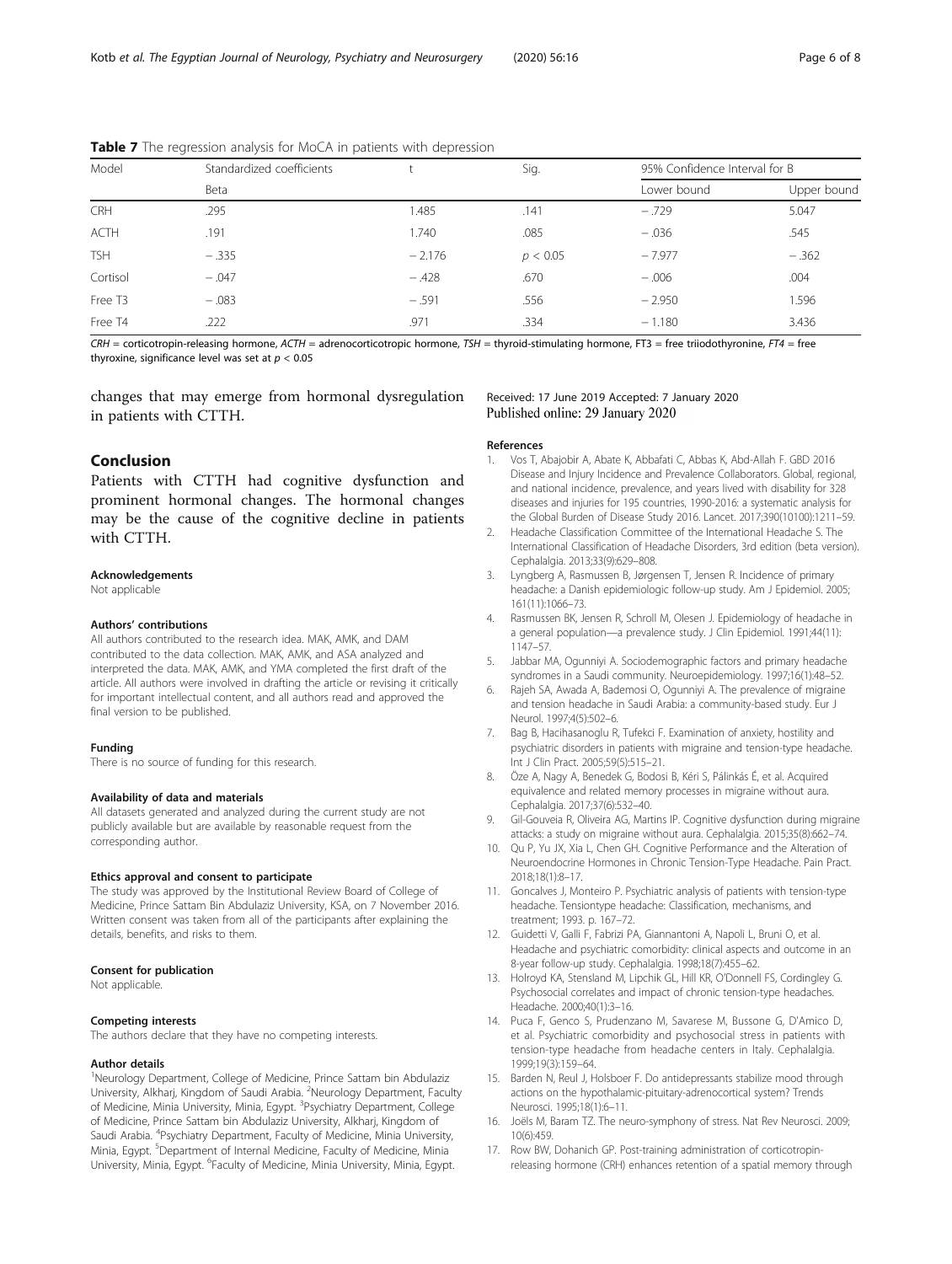<span id="page-6-0"></span>a noradrenergic mechanism in male rats. Neurobiol Learn Mem. 2008;89(4): 370–8.

- 18. Heinrichs S, Stenzel-Poore M, Gold L, Battenberg E, Bloom F, Koob G, et al. Learning impairment in transgenic mice with central overexpression of corticotropin-releasing factor. Neuroscience. 1996;74(2):303–11.
- 19. Chen Y, Brunson K, Adelmann G, Bender R, Frotscher M, Baram T. Hippocampal corticotropin releasing hormone: pre-and postsynaptic location and release by stress. Neuroscience. 2004;126(3):533–40.
- 20. Sandström A, Peterson J, Sandström E, Lundberg M, NYSTROM ILR, Nyberg L, et al. Cognitive deficits in relation to personality type and hypothalamicpituitary-adrenal (HPA) axis dysfunction in women with stress-related exhaustion. Scand J Psychol. 2011;52(1):71–82.
- 21. Ackermann S, Hartmann F, Papassotiropoulos A, de Quervain DJ-F, Rasch B. Associations between basal cortisol levels and memory retrieval in healthy young individuals. J Cogn Neurosci. 2013;25(11):1896–907.
- 22. Chen G, Xia L, Wang F, Li XW, Jiao CA. Patients with chronic insomnia have selective impairments in memory that are modulated by cortisol. Psychophysiology. 2016;53(10):1567–76.
- 23. Beydoun M, Beydoun H, Kitner-Triolo M, Kaufman J, Evans M, Zonderman A. Thyroid hormones are associated with cognitive function: moderation by sex, race, and depressive symptoms. J Clin Endocrinol Metab. 2013;98(8): 3470–81.
- 24. Bagger YZ, Tankó LB, Alexandersen P, Qin G, Christiansen C, Group PS. Early postmenopausal hormone therapy may prevent cognitive impairment later in life. Menopause. 2005;12(1):12–7.
- 25. MacLennan AH, Henderson VW, Paine BJ, Mathias J, Ramsay EN, Ryan P, et al. Hormone therapy, timing of initiation, and cognition in women aged older than 60 years: the REMEMBER pilot study. Menopause. 2006;13(1):28–36.
- 26. Ghazvini H, Khaksari M, Esmaeilpour K, Shabani M, Asadi-Shekaari M, Khodamoradi M, et al. Effects of treatment with estrogen and progesterone on the methamphetamine-induced cognitive impairment in ovariectomized rats. Neurosci Lett. 2016;619:60–7.
- 27. Berent-Spillson A, Briceno E, Pinsky A, Simmen A, Persad CC, Zubieta J-K, et al. Distinct cognitive effects of estrogen and progesterone in menopausal women. Psychoneuroendocrinology. 2015;59:25–36.
- 28. Chen WT, Chou KH, Lee PL, Hsiao FJ, Niddam DM, Lai KL, et al. Comparison of gray matter volume between migraine and "strict-criteria" tension-type headache. J Headache Pain. 2018;19(1):4.
- 29. Edition F. Diagnostic and statistical manual of mental disorders. Am Psychiatric Assoc. 2013.
- 30. Rahman TTA, El Gaafary MM. Montreal Cognitive Assessment Arabic version: reliability and validity prevalence of mild cognitive impairment among elderly attending geriatric clubs in Cairo. Geriatr Gerontol Int. 2009;9(1):54–61.
- 31. Beck AT, Steer RA, Brown GK. Beck depression inventory-II. San Antonio. 1996;78(2):490–8.
- 32. Melzack R. The short-form McGill Pain Questionnaire. Pain. 1987;30(2):191–7.
- 33. Stovner LJ, Andrée C. Impact of headache in Europe: a review for the Eurolight project. J Headache Pain. 2008;9(3):139.
- 34. Adams AM, Serrano D, Buse DC, Reed ML, Marske V, Fanning KM, et al. The impact of chronic migraine: The Chronic Migraine Epidemiology and Outcomes (CaMEO) Study methods and baseline results. Cephalalgia. 2015; 35(7):563–78.
- 35. Steiner TJ, Stovner LJ, Katsarava Z, Lainez JM, Lampl C, Lantéri-Minet M, et al. The impact of headache in Europe: principal results of the Eurolight project. J Headache Pain. 2014;15(1):31.
- 36. Zebenholzer K, Andree C, Lechner A, Broessner G, Lampl C, Luthringshausen G, et al. Prevalence, management and burden of episodic and chronic headaches—a cross-sectional multicentre study in eight Austrian headache centres. J Headache Pain. 2015;16(1):46.
- 37. Moore DJ, Keogh E, Eccleston C. Headache impairs attentional performance. PAIN®. 2013;154(9):1840–5.
- 38. Smith AP. Acute tension-type headaches are associated with impaired cognitive function and more negative mood. Front Neurol. 2016;7:42.
- 39. Waldie KE, Welch D. Cognitive function in tension-type headache. Curr Pain Headache Rep. 2007;11(6):454–60.
- 40. Hammar Å, Lund A, Hugdahl K. Long-lasting cognitive impairment in unipolar major depression: a 6-month follow-up study. Psychiatry Res. 2003; 118(2):189–96.
- 41. Lampl C, Thomas H, Tassorelli C, Katsarava Z, Laínez JM, Lantéri-Minet M, et al. Headache, depression and anxiety: associations in the Eurolight project. J Headache Pain. 2016;17(1):59.
- 42. Nader S, Warner MD, Doyle S, Peabody CA. Euthyroid sick syndrome in psychiatric inpatients. Biol Psychiatry. 1996;40(12):1288–93.
- 43. Lambert T, Davidson R, Mc Lellan G. Euthyroid hyperthyroxinaemia in acute psychiatric admissions. London: Sage Publications Sage; 1987.
- 44. Roca R, Blackman MR, Ackerley M, Harman S, Gregerman R. Thyroid hormone elevations during acute psychiatric illness: relationship to severity and distinction from hyperthyroidism. Endocrine Res. 1990;16(4):415–47.
- 45. Csernansky JG, Dong H, Fagan AM, Wang L, Xiong C, Holtzman DM, et al. Plasma cortisol and progression of dementia in subjects with Alzheimertype dementia. Am J Psychiatry. 2006;163(12):2164–9.
- 46. Lee BK, Glass TA, McAtee MJ, Wand GS, Bandeen-Roche K, Bolla KI, et al. Associations of salivary cortisol with cognitive function in the Baltimore memory study. Arch Gen Psychiatry. 2007;64(7):810–8.
- 47. Peavy GM, Salmon DP, Jacobson MW, Hervey A, Gamst AC, Wolfson T, et al. Effects of chronic stress on memory decline in cognitively normal and mildly impaired older adults. Am J Psychiatry. 2009;166(12):1384–91.
- 48. Schrijvers E, Direk N, Koudstaal PJ, Kirschbaum C, Hofman A, Tiemeier H, et al. Associations of serum cortisol with cognitive function and dementia: the Rotterdam Study. J Alzheimers Dis. 2011;25(4):671–7.
- 49. Schatzberg AF, Garlow SJ, Nemeroff CB. Molecular and cellular mechanisms in depression. Neuropsychopharmacology The fifth generation of progress; 2002. p. 1039–50.
- 50. Kessing LV, Willer IS, Knorr U. Volume of the adrenal and pituitary glands in depression. Psychoneuroendocrinology. 2011;36(1):19–27.
- 51. Wu E-L, Chien I-C, Lin C-H, Chou Y-J, Chou P. Increased risk of hypothyroidism and hyperthyroidism in patients with major depressive disorder: a population-based study. J Psychosom Res. 2013;74(3):233–7.
- 52. Xia L, Chen G-H, Li Z-H, Jiang S, Shen J. Alterations in hypothalamuspituitary-adrenal/thyroid axes and gonadotropin-releasing hormone in the patients with primary insomnia: a clinical research. PloS One. 2013;8(8): e71065.
- 53. Holsboer F. Stress, hypercortisolism and corticosteroid receptors in depression: implicatons for therapy. J Affect Disord. 2001;62(1-2):77–91.
- Blazer DG. Depression in late life: review and commentary. J Gerontol A Biol Sci Med Sci. 2003;58(3):M249–M65.
- 55. Erlanger DM, Kutner KC, Jacobs AR. Hormones and cognition: current concepts and issues in neuropsychology. Neuropsychol Rev. 1999;9(4): 175–207.
- 56. Arnsten AF. Stress signalling pathways that impair prefrontal cortex structure and function. Nat Rev Neurosci. 2009;10(6):410.
- 57. Reynolds RM, Strachan MW, Labad J, Lee AJ, Frier BM, Fowkes FG, et al. Morning cortisol levels and cognitive abilities in people with type 2 diabetes: the Edinburgh type 2 diabetes study. Diabet Care. 2010;33(4): 714–20.
- 58. Venero C, Díaz-Mardomingo C, Pereda-Pérez I, García-Herranz S, Utrera L, Valencia A, et al. Increased morning salivary cortisol levels in older adults with nonamnestic and multidomain mild cognitive impairment. Psychoneuroendocrinology. 2013;38(4):488–98.
- 59. Schwabe L, Joëls M, Roozendaal B, Wolf OT, Oitzl MS. Stress effects on memory: an update and integration. Neurosci Biobehavioral Rev. 2012;36(7): 1740–9.
- 60. van Ast VA, Cornelisse S, Meeter M, Joëls M, Kindt M. Time-dependent effects of cortisol on the contextualization of emotional memories. Biol Psychiatry. 2013;74(11):809–16.
- 61. Samuels MH. Cognitive function in untreated hypothyroidism and hyperthyroidism. Curr Opin Endocrinol Diabetes Obes. 2008;15(5):429–33.
- 62. Chen Z, Liang X, Zhang C, Wang J, Chen G, Zhang H, et al. Correlation of thyroid dysfunction and cognitive impairments induced by subcortical ischemic vascular disease. Brain Behav. 2016;6(4):e00452.
- 63. Winkler A, Weimar C, Joeckel K-H, Erbel R, Dragano N, Broecker-Preuss M, et al. Thyroid-stimulating hormone and mild cognitive impairment: results of the heinz nixdorf recall study. J Alzheimers Dis. 2016;49(3):797–807.
- 64. Beydoun MA, Beydoun HA, Rostant OS, Dore GA, Fanelli-Kuczmarski MT, Evans MK, et al. Thyroid hormones are associated with longitudinal cognitive change in an urban adult population. Neurobiol Aging. 2015; 36(11):3056–66.
- 65. Popoli M, Yan Z, McEwen BS, Sanacora G. The stressed synapse: the impact of stress and glucocorticoids on glutamate transmission. Nat Rev Neurosci. 2012;13(1):22.
- 66. Zihl J, Almeida O. Neuropsychology of neuroendocrine dysregulation after traumatic brain injury. J Clin Med. 2015;4(5):1051–62.